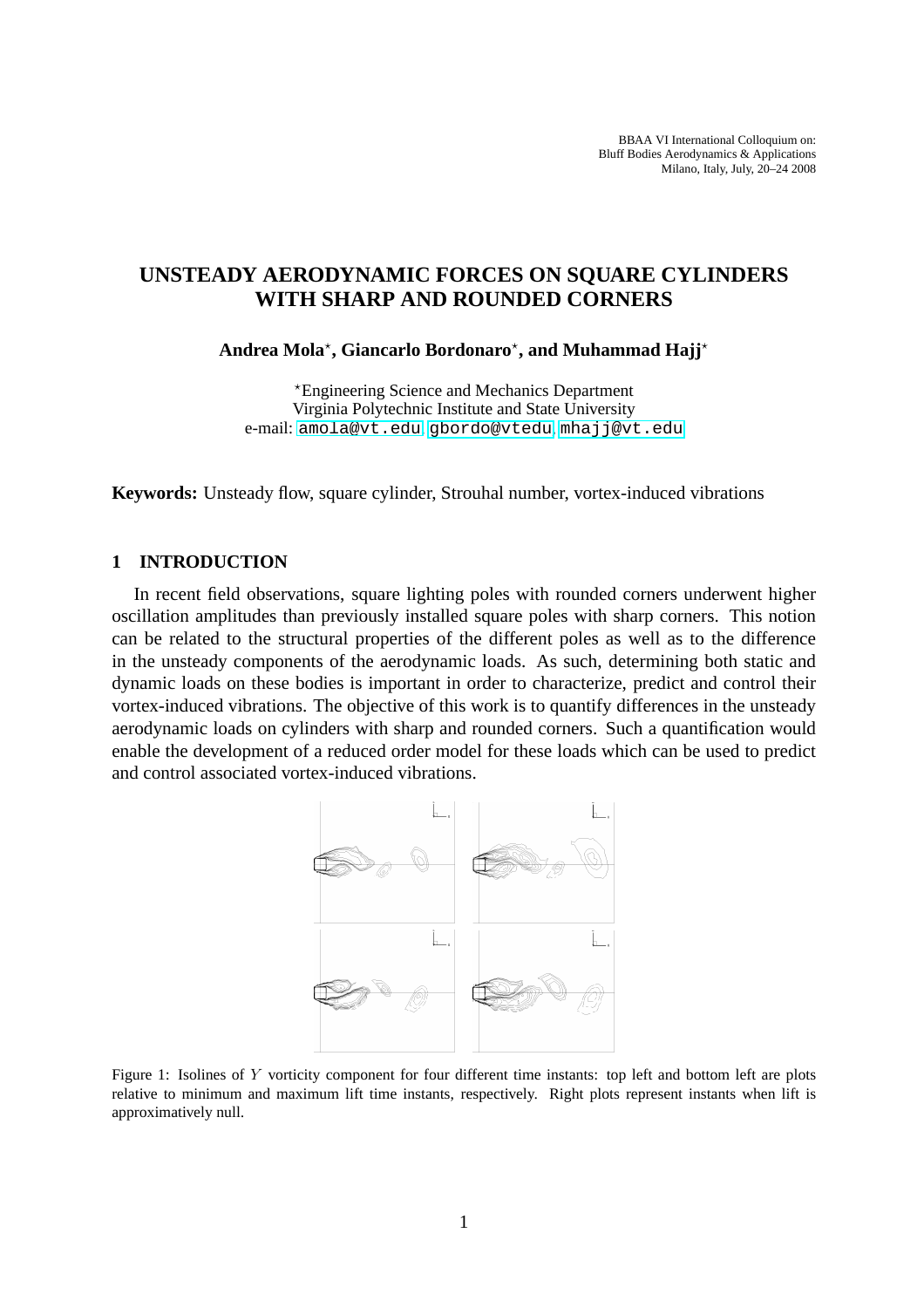### **2 NUMERICAL SIMULATIONS**

A series of three-dimensional numerical simulations of the flow past sharp and rounded corners cylinders at  $Re = 22000$  has been conducted to characterize the aerodynamic loads in both time and frequency domains. The incompressible RANS equations with a  $k - \omega$  closure model are solved using finite volume discretization. This has been implemented using the commercial software Fluent. In the full paper we will present a validation of these simulations with experimental measurements.

#### **3 RESULTS**

An example of time variations of the flow field around the rounded corner cylinder is presented in Fig. 1, displaying iso-lines of the vorticity component parallel to the cylinder's axis, for four different instants in a period of the vortex shedding. The plots clearly show the vorticity generation at the separation points over the cylinder and the vortices forming in its wake. As shown in the t[op](#page-0-0) images, the vorticity generated at the bottom side of the cylinder moves up and cuts the upper vorticity to yield vortex shedding of the upper vortex. This phenomenon is reversed and repeated as shown in bottom left and bottom right images, respectively. This reverse in the shedding of vorticity yields time variations in the surface pressures over the cylinder and is the cause for the periodic variations in the lift and drag coefficients.



Figure 2: Time histories of lift and drag coefficients for both square and rounded corners cylinders, at  $Re = 22000$ . The  $C_D$  time histories represent the fluctuation around the mean values, namely  $\overline{C}_{DR} = 1.11$  and  $\overline{C}_{DS} = 2.01$ for the rounded and square corner cylinders respectively

The lift and drag coefficients were determined by integrating the pressure over the cylinders surfaces. Fig. 2 shows parts of the time histories of  $C<sub>L</sub>$  and  $C<sub>D</sub>$  coefficients. Mean and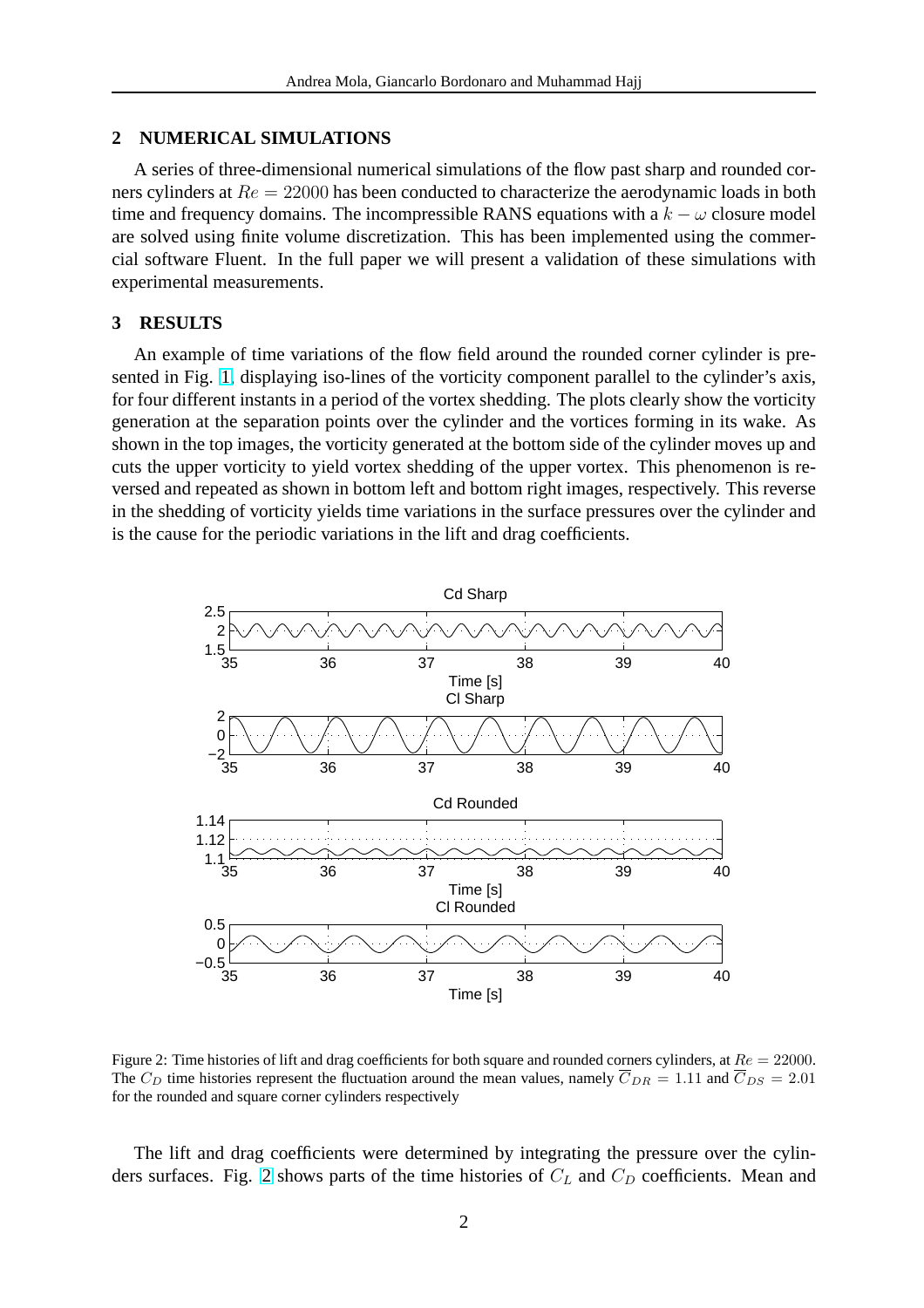

Figure 3: Power spectra for lift and drag coefficient time histories of both square and rounded corners cylinders, at  $Re = 22000$ 

RMS values for the sharp corner aerodynamic coefficients are within the experimental and numerical values presented by Rodi [1] and obtained from different experiments and numerical simulations. The plots show that the amplitudes of oscillations for both  $C<sub>L</sub>$  and  $C<sub>D</sub>$  are significantly lower for the rounded corner cylinders. The lift coefficient amplitude on the cylinder with rounded corners is reduced b[y a](#page-3-0) factor of seven in comparison with that of the cylinder with sharp corners. The mean  $\overline{C}_D$  value for rounded corner cylinders is approximately half of the corresponding coefficient for the cylinder with sharp corners. This is in agreement with the experimental results of Tamura et al.[2]. Moreover, the oscillation amplitudes of the drag coefficient for rounded corner cylinders are about 40 times lower than those computed for the cylinder with sharp corners.

The dynamic characteristics of the lif[t a](#page-3-0)nd drag oscillations are obtained from the lift and drag spectra which are presented in Fig. 3. The results show that the Strouhal number in both cases is near 0.137 as determined from the principal harmonic of the  $C<sub>L</sub>$  coefficient. In the case of the square cylinder with sharp corners, the drag coefficient has one major harmonic at twice the frequency of the vortex shedding. This is different from the case of rounded corners where the drag coefficient has two major components at the vortex shedding frequency and its second harmonic. This difference would certainly have an implication on the aerodynamic forcing of square cylinders and their responses.